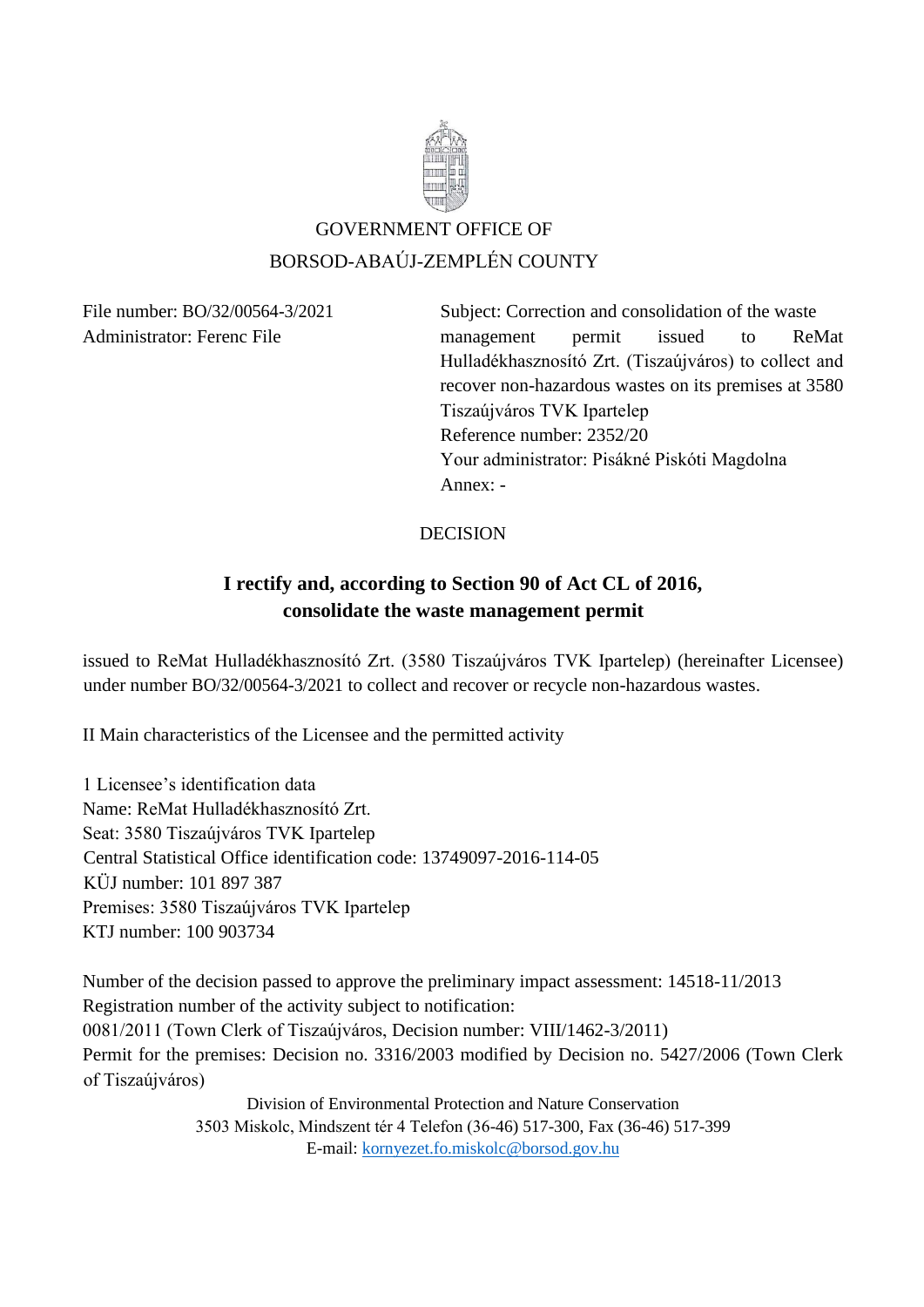Activities carried on the premises:

- Manufacture of plastics raw materials (NACE '08 2016)
- Recycling of waste (NACE '08 3832)
- Wholesale of waste (NACE '08 4677)
- Treatment and disposal of non-hazardous waste (NACE '08 3821)
- Collection of non-hazardous waste (NACE '08 3811)

2 Permitted waste management activities:

Designation: collection, recovery (in accordance with Points 17, 20 and 44 of Paragraph (1) of Section 2 of Act CLXXXV of 2012 (Waste Act))

Collection (Points 17 of Paragraph (1) of Section 2 of the Waste Act): means collection of waste in order to transport it to a waste treatment facility, collection includes preliminary sorting and storage of the waste.

Collector (Points 17a of Paragraph (1) of Section 2 of the Waste Act): means an economic entity which collects and receives wastes from waste owners and waste treatment facilities.

Recovery (Points 20 of Paragraph (1) of Section 2 of the Waste Act): means any treatment process the principal result of which is waste serving a useful purpose by replacing other materials which would otherwise have been used to fulfil a particular function, or waste being prepared to fulfil that function, in the plant or in the wider economy.

Recycling (Points 44 of Paragraph (1) of Section 2 of the Waste Act): means the process during which the waste is converted into a product or some new material for its original purposes or other purposes, including processing of organic substances but excluding its utilization for energy purposes and processing into a material which is used for backfilling operation.

The activity is classified according to Annex No. 2 of Decree No. 43/2016. (VI. 28.) of the Ministry of Agriculture *on listing disposal and recycling procedures related to waste management.*  R3 – Reclamation/recycling of organic substances which are not used as solvents

Territorial scope:

Licensee's premises at 3580 Tiszaújváros, topographical lot numbers: 2096/3, 2096/8 and 2038.

| Waste          | Description of the waste type                                              | Quantity                 | Recyclable              |
|----------------|----------------------------------------------------------------------------|--------------------------|-------------------------|
| Identification |                                                                            | that can be<br>collected | quantity<br>(tons/year) |
| Code           |                                                                            | (tons/year)              |                         |
| 07 02          | Wastes from the MFSU of plastics, synthetic rubber and man-<br>made fibres |                          |                         |
| 07 02 13       | waste plastic                                                              | 4,500                    | 4,500                   |
| 15 01          | packaging (including separately collected municipal packaging<br>waste)    |                          |                         |
| 15 01 02       | plastic packaging waste                                                    | 15,400                   | 15,400                  |

3 Waste types and quantities (only those identified with a 6-digit code):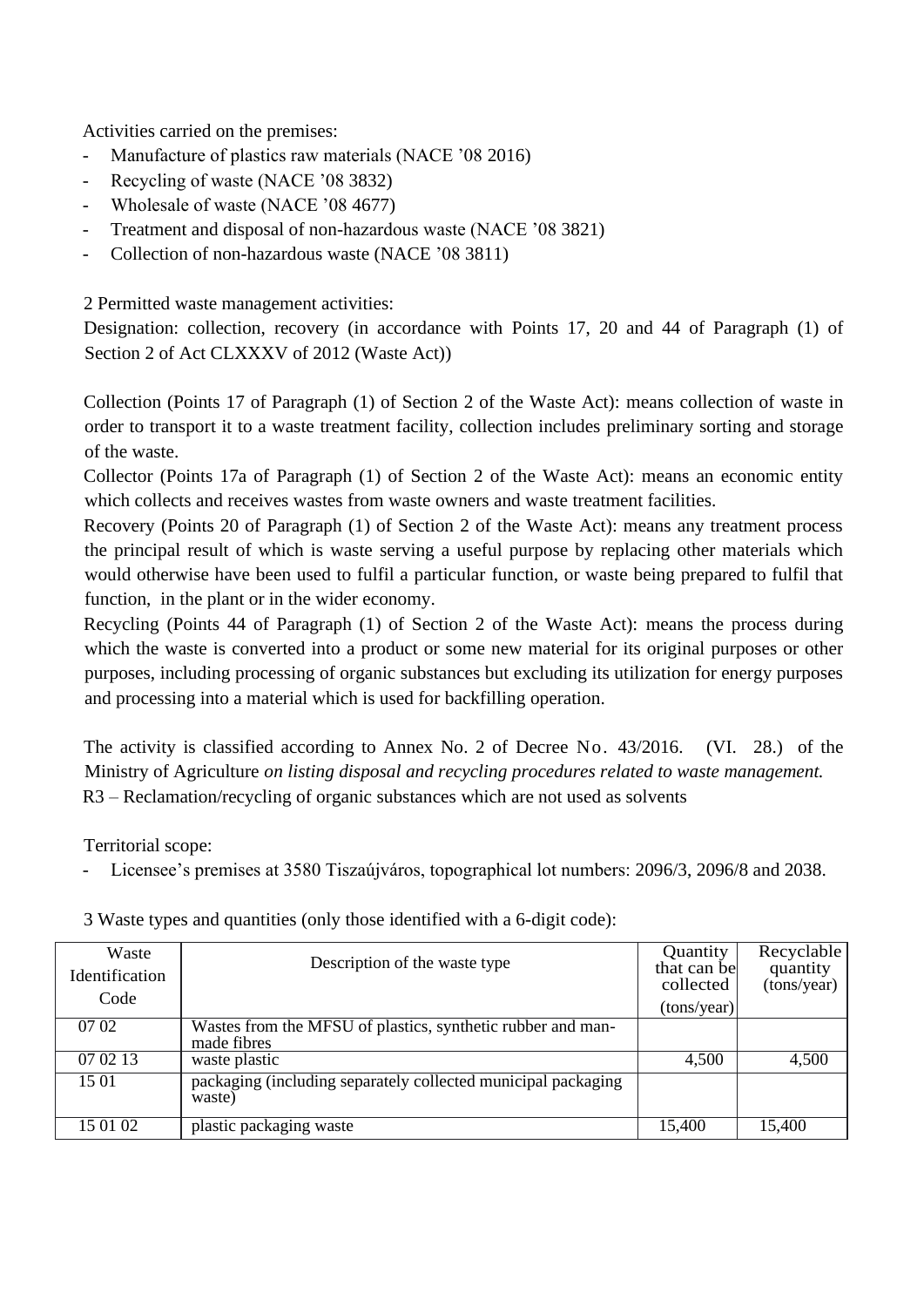| 19 12    | Wastes from the mechanical treatment of waste (for example<br>sorting, crushing, compacting, pelletising) not otherwise<br>specified |        |        |
|----------|--------------------------------------------------------------------------------------------------------------------------------------|--------|--------|
| 19 12 04 | plastic and rubber                                                                                                                   | 10,000 | 10,000 |
| 20 01    | separately collected fractions (except 15 01)                                                                                        |        |        |
| 20 01 39 | plastics                                                                                                                             | 100    | 100    |

Total quantity of wastes that can be collected and recycled: 30,000 tons/year.

4 Technical and environmental descriptions of the activity:

On its premises Licensee, as collector, collects (receives) and recycles non-hazardous waste. During its activity the company produces plastic raw material, i.e. regranulate and chips.

Collection, transport and receipt of raw materials:

Pre-sorted and baled plastic wastes are normally supplied to the premises by companies having valid waste transportation licences.

In most cases wastes arrive at the site after having been weighed by the supplier, accompanied by weighing notes. If the shipment does not have a weighing note, its weight is determined by the weighbridge of TRANS-SPED Kft. on the territory of MOL Petrolkémia Zrt. under a contract.

The raw material is received in the area beside the storage facility then it is classified and taken over to the storage area.

#### Sorting

After the bales have been opened, the waste plastic films received are sorted by type, by hand and mechanically, then put into storage cages.

#### Aqueous grinding (washing, drying)

Either material sorted at the sorting line or baled (homogenous) material without preliminary sorting is put onto the conveyor of the wet grinder. In the latter case the operator removes any plastic wastes that do not belong to the type concerned, put them into storage cages and they are conveyed to the sorting line.

The conveyor feeds the homogenous waste plastic film put onto the conveyor by hand or the automatic loading system into the wet grinder where it is shredded and pre-washed. Waste film chips are conveyed from here through a friction washer to a washing tank where plastic chips and sludge impurities are separated on the basis of the difference in their specific gravities. Wet chips are transferred into a press then to the drying system. Dry waste film chips are conveyed from the drying equipment into temporary storage cages or onto the conveyor of the regranulating machine.

In the plastic chips washing system the packaging waste can be disinfected by adding alkali to it.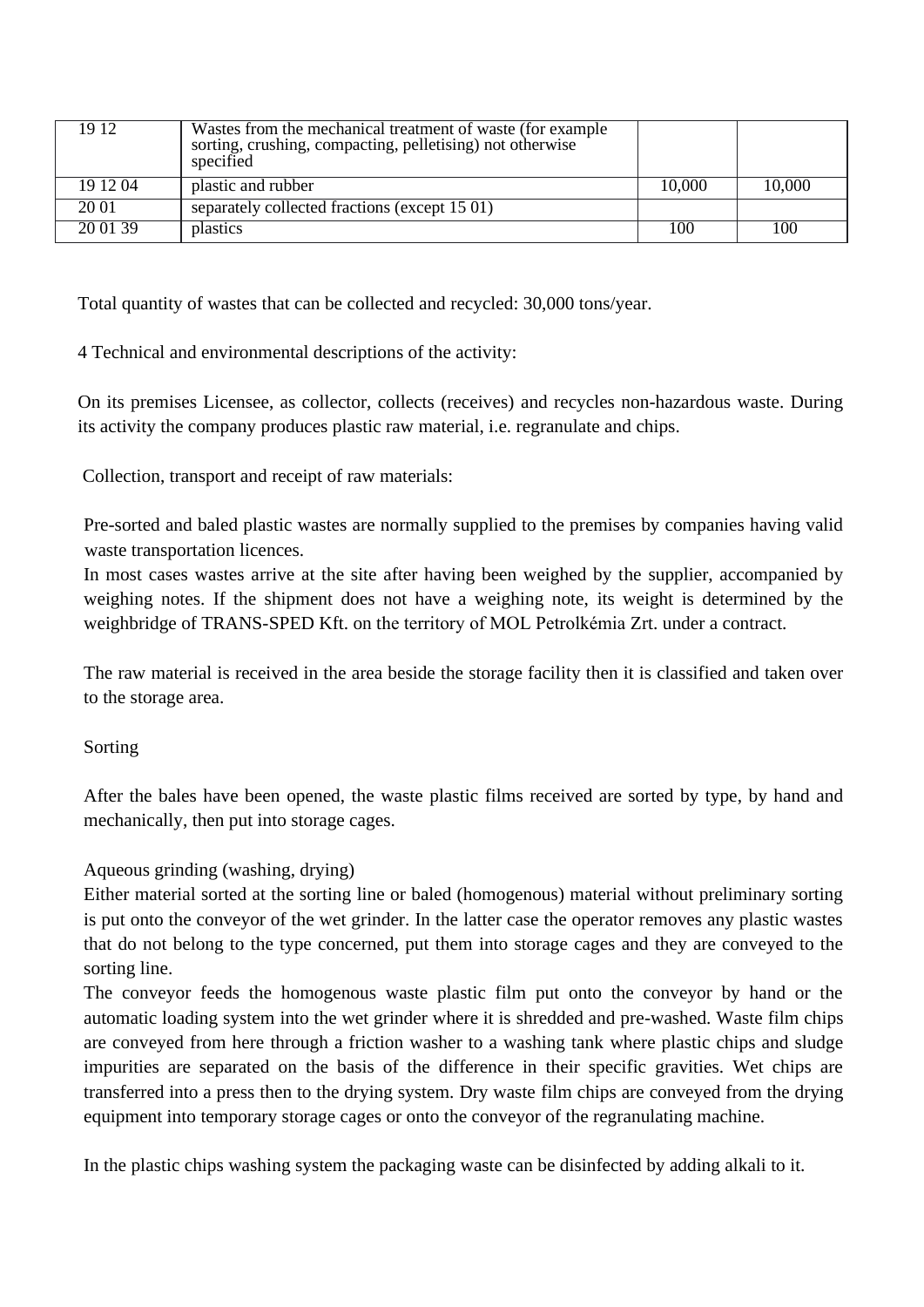#### Regranulation

Waste plastic chips are conveyed through a pipeline from the drying system to the conveyor of the regranulating equipment then to the pre-agglomerating unit where chips are cut, mixed and heated. Chips are transferred from here into the cylinder of the extruder where they are melted. A screw presses the melt through the metal sieve of the melt filter and the granulating head, and the melt strips leaving the head are cut by a rotating knife into granules. After drying the regranulates obtained are conveyed into a homogeniser then filled into bags through a filling and weighing system.

### Agglomeration

A belt elevator feeds the homogenous waste plastic film to be processed into a pre-grinder where it is shredded. After melting the agglomerating unit forms the chips into lentil shaped agglomerate. A post-grinder separates any possible granules that stuck together. In the post-cooling and floating unit the agglomerate and the powder generated are cooled down and separated.

### Dry grinding

This technology is used to process dry plastic wastes (production waste). In the grinder a push plate pushes the material to be ground to a rotary knife which cuts it into pieces. Granules fall from the rotor space into a collecting tank through a screening grate.

### Final inspection

Samples are taken from products prepared for shipment (LDPE, LLDPE, PP and HDPE regranulates. aggromelates and chips). After sampling, quality control of the samples (i.e. checking compliance with quality requirements specified for the product) is carried out in the laboratory with proper test equipment (melt index meter, laboratory extruder) and measurement results are recorded. A "Product Accompanying Sheet" proves that the products have undergone quality control and their quality is appropriate.

## 5 Conditions for closing the site

Licensee's intention to close the site should be reported to the Division of Environmental Protection and Nature Conservation of the Government Office of Borsod-Abaúj-Zemplén County in writing at least 60 days before the planned date.

Before starting the procedure to close the site, wastes received and generated in the course of the activity shall be handed over to the organisation authorized by the environmental authority. No wastes may remain on the premises after the site has been closed.

During the procedure launched to close the site the operator shall identify all adverse effects exerted on the environment on account of the operation, based on which the Division of Environmental Protection and Nature Conservation of the Government Office of Borsod-Abaúj-Zemplén County determines the examinations to be conducted and the further steps to be taken.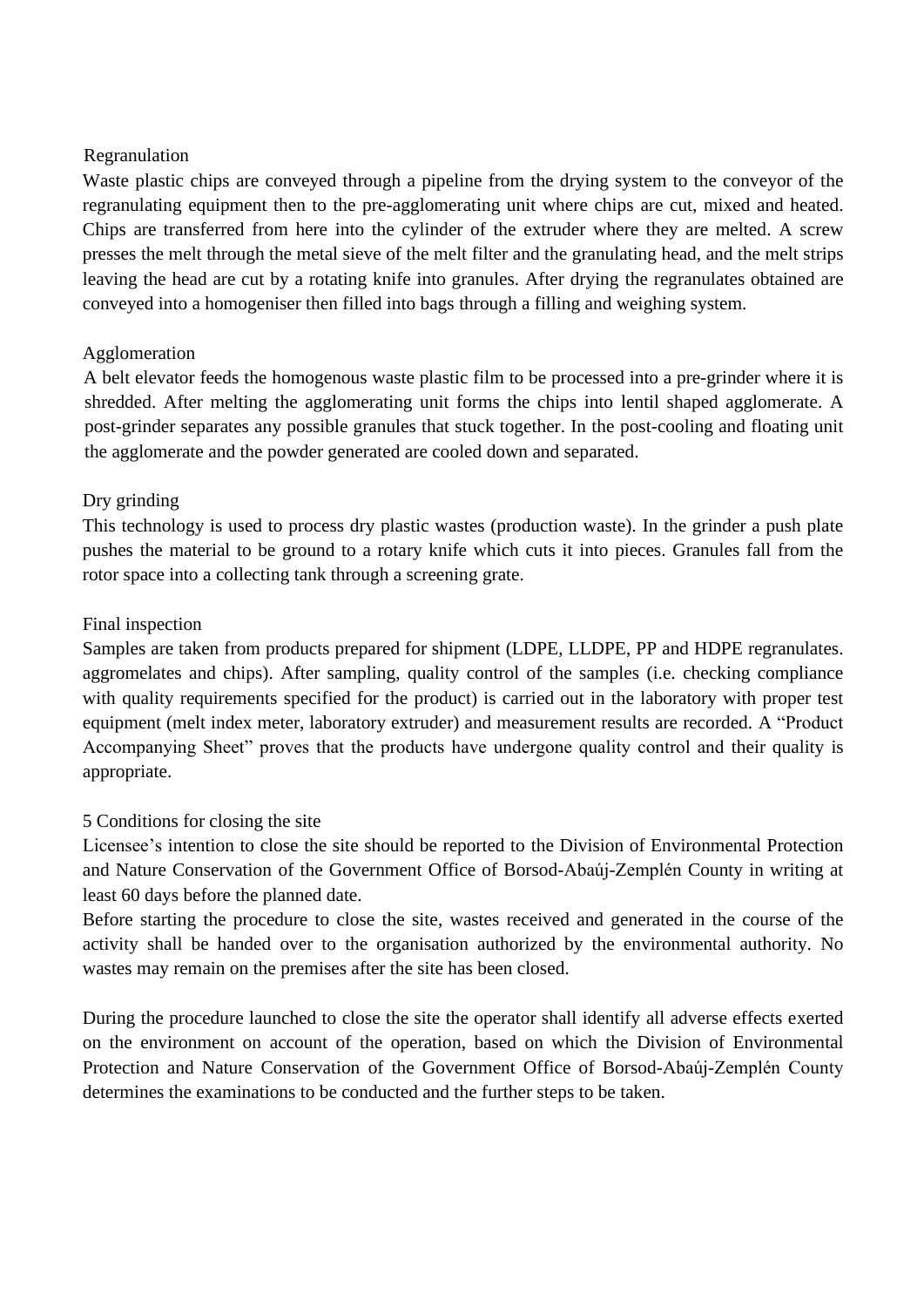If the activity permitted on the premises is ceased for reasons other than those mentioned above, the above detailed obligation to hand over all wastes and to describe conditions of the environment after the activity has been abandoned continues to exist in the same form.

III Requirements

1 Requirements specified by the Government Office of Borsod-Abaúj-Zemplén County:

a) In its capacity as an authority responsible for environmental protection and mature conservation:

- With this waste management permit only wastes listed in Section II.3 of the Decision can be collected and recycled in the manner detailed in Sections II.2 and II.4 on the premises.

- Technical conditions of devices, equipment, storage spaces and containers should be checked regularly and repaired if necessary.

- Rainwater should be discharged without causing any harm.

- The activity should be carried out without endangering geological formation.

- In the event of emergency the disaster management plan included in the application should be followed.

- Licensee may carry out its activity in such a way that it gives rise to an environmental load as small as possible and excludes any threat to and pollution of the environment.

- The activity should be performed so that it does not cause a PM10 load that exceeds the limit value specified in VM Decree No. 4/2011 (I.14.) *on air quality limit values and emission limits of stationary point sources of air pollution.*

*-* During loading or unloading vehicles efforts should be made to release the lowest possible quantity of pollutants meanwhile.

- Waste treatment should be carried out so that the least possible quantity of pollutants is released to the environment. Potential air pollutions should be prevented or minimized by following technological instructions to avoid complaints from citizens.

- Machines that comply with environmental regulations may only be operated.

- When carrying out the activity, best available techniques should be used to prevent, cease or minimize diffuse air pollution.

- Measures should be taken to prevent spontaneous and deliberate ignitions and fire-fighting should be started without delay.

- Wastes that have been received or generated must not be burnt in the open air or in a combustion plant.

- In the course of the activity it is forbidden to disturb the community with stink and to cause air pollution.

- Any severe air pollution (including any odour emission to populated areas) should be reported to the environmental authority upon its occurrence and the pollution should be eliminated.

- Efforts should be made to reduce noise level by work organization solutions and gentle material handling.

- The sound power level of the machines used for the waste management activity must not exceed the limit values specified in Annex No. 1 of KöMGM Joint Decree No. 29/2001 (XII.23.).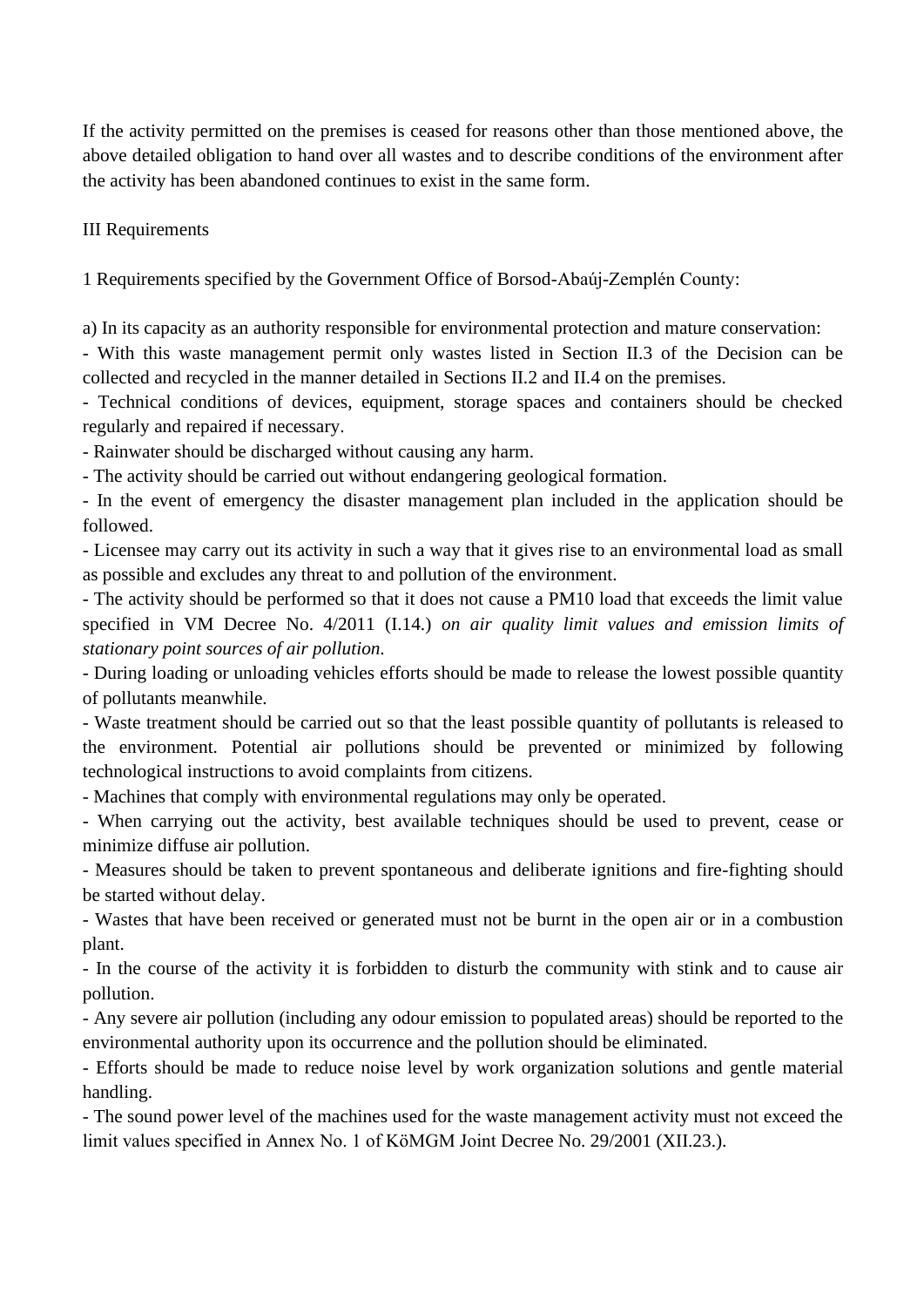- In carrying out the activity the noise from the activity must not exceed the noise load limit values specified in Annex. No. 1 of KvVM-EüM Joint Decree No. 27/2008 (XII.3.) in areas to be protected against noise.

- Wastes may only be transported to the site by persons and organisations possessing authorization granted by the competent environmental authority to transport wastes identified by waste identification codes. Wastes received for collection or generated during the recovery process on the premises may only be delivered from the site in possession of a valid transport permit issued by the competent environmental authority.

- The weight of the wastes (received, generated, transferred) should be determined by weighing. Weigh notes should form part of the record system.

- Hazardous wastes and wastes contaminated with some risky substance should be prevented from getting into collected wastes.

- Receipt of wastes that do not meet acceptance requirements must be refused.

- The quantity of non-hazardous wastes that can be stored at the waste storage facility at the same time must not exceed 4,000 tons.

- During operation of the waste storage facility the provisions set out in decision no. BO/16/2949- 2/2016 issued by the Division of Environmental Protection and Nature Conservation of the Government Office of Borsod-Abaúj-Zemplén County should be strictly observed.

- After receipt non-hazardous wastes received may be stored on Licensee's premises for a maximum of 1 year including the recycling period.

- If a certificate of conformity cannot be issued, i.e. the result of the qualification process does not allow the utilization according to the purpose of recycling, the recycled waste should still be considered as waste and transferred to an organization which has a valid treatment permit.

- In case of using any waste that has not been qualified, or it is inappropriate in terms of its quality or is used for any purpose other than that specified in the qualification document, it should still be considered as waste, and the rules of the Waste Act and relevant implementation rules apply to it, i.e. it can only be transferred to a licensed organization.

- As part of the recovery system a quality assurance system should be implemented, which is suitable for continuous and documented verification of compliance with the provisions set out in Paragraph (1) of Section 9 of the Waste Act relating to the elimination of waste status.

- On the property used for treatment machines and equipment which meet relevant environmental, technical and OHS regulations can be put into operation in the entire process of material handling and treatment. Special attention should be paid to preventing oil dripping from machines in operation, or to minimizing it by means of regular inspection and maintenance.

- Wastes generated during normal operation should be stored at the collection facility in the plant according to the Operating Regulations for the collection facility in the plant approved by decision no. 2356-2/2012.

- In accordance with the provisions of Government Decree No. 225/2015. (VIII.7.) *on detailed rules for certain activities related to hazardous waste,* the owner of the hazardous waste shall ensure safe collection of wastes generated on its property or premises while carrying out the activity until the owner hands over them to the treatment plant.

- It is prohibited to mix hazardous wastes with municipal waste or other non-hazardous wastes.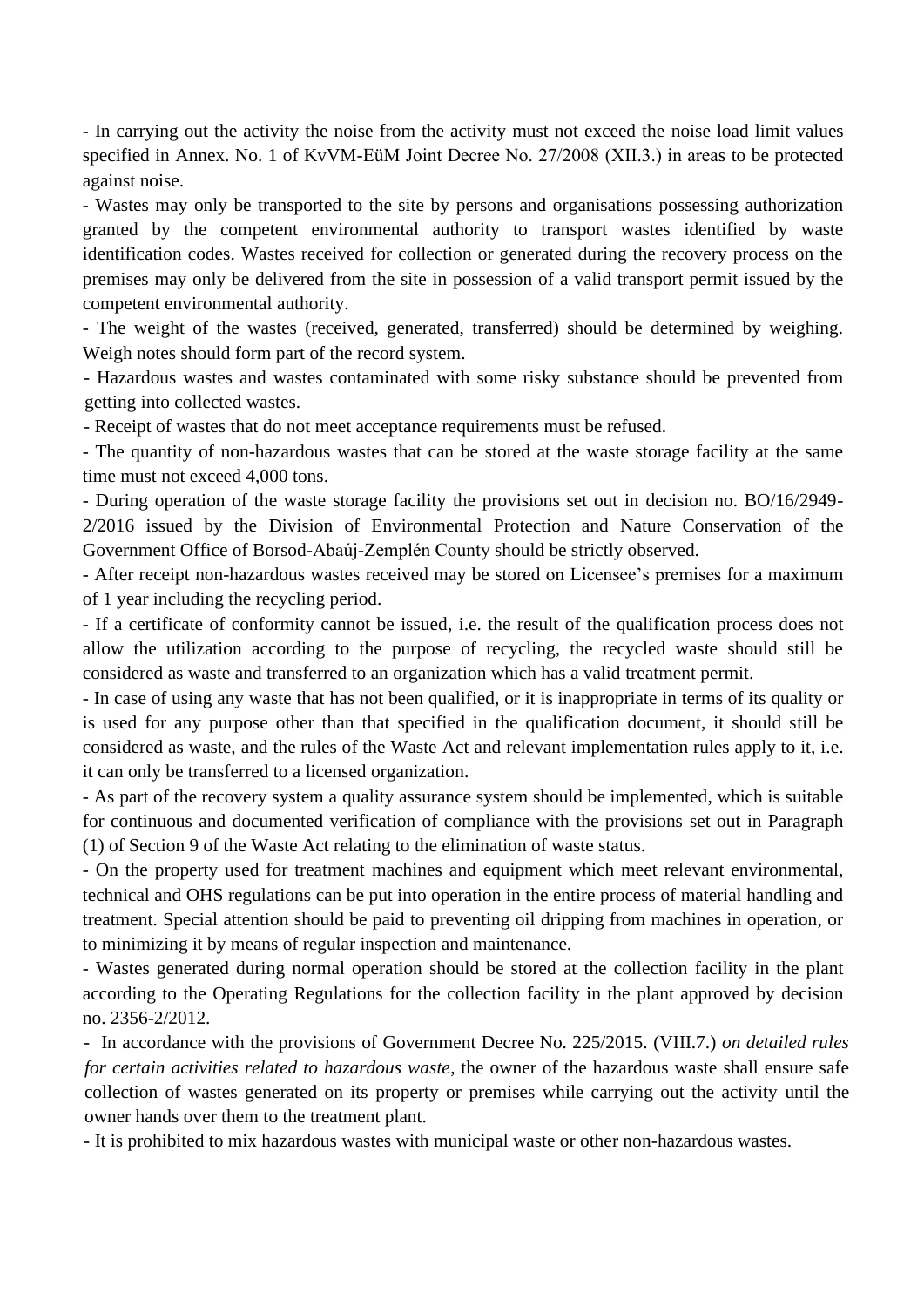- Collection of wastes received and generated during the activity and their transfer for recycling purposes should be carried out in accordance with Act CLXXXV of 2012 *on wastes* and its implementation regulations and other laws.

- Training should be provided to workers who perform the activity and, at the same time, they shall be provided with written instructions for technical and personal protection necessary for performing the activity and for the actions to be taken when an environmental incident occurs.

- An operation log should be kept for the activity, where all movements of wastes, operation-related events, findings of official inspections and the resulting measures taken are recorded in an up-to-date manner, including especially:

- identification of wastes to be treated (date, shipping documents, name of the waste supplier, deliverer and owner, environmental identifiers (KÜJ, KTJ), identification codes of the wastes, weighing notes, etc.);
- date, duration, description and code of the recycling process;
- daily quantity of the waste recycled, the amount of the waste generated and the product obtained (kg);
- a copy of the document that proves that the waste has become a product; serial number of the certificate of conformity,
- decisive and influencing parameters related to the duration of recovery;
- cause, date and duration of malfunctions occurred and of unusual or abnormal operating conditions and the measures taken to remedy them;
- environmental incidents (waste enters the environment, remediation, etc. ).

The operation log should be closed at the end of each calendar year and treated as part of the records and presented during inspections. The operating log cannot be discarded for five years.

- Under Government Decree No. 309/2014. (XII. 11.) *on the registration and data provision obligations that are connected to waste* records must be kept, by type, of wastes received and generated during the activity according to the classification included in the permit, and these records should be available on Licensee's premises.

- Wastes should be documented and reported according to the provisions set out in Government Decree No. 309/2014. (XII.11.) *on the registration and data provision obligations that are connected to waste.*

*-* Licensee shall fulfil its data provision obligation relating to wastes received and generated during its activity every year, until  $1<sup>st</sup>$  of March in the year following the reference year.

*-* The waste management activity may only be carried out in possession of a valid environmental insurance that cannot be cancelled until the permitted activity has been completed. The environmental insurance must cover the waste management activity to be performed by the applicant

*-* Licensee shall bear full responsibility for any behaviour that is in connection with the permitted activity and violates environmental laws and for any environmental hazard, pollution and environmental damage where there is a casual link between them and the activity.

- In the event of an incident that threatens the environment Licensee shall eliminate any pollution without delay. In accordance with the provisions of Government Decree No. 90/2007, (IV. 26.) *on prevention and mitigation of environmental damage*, Licensee shall inform the competent authority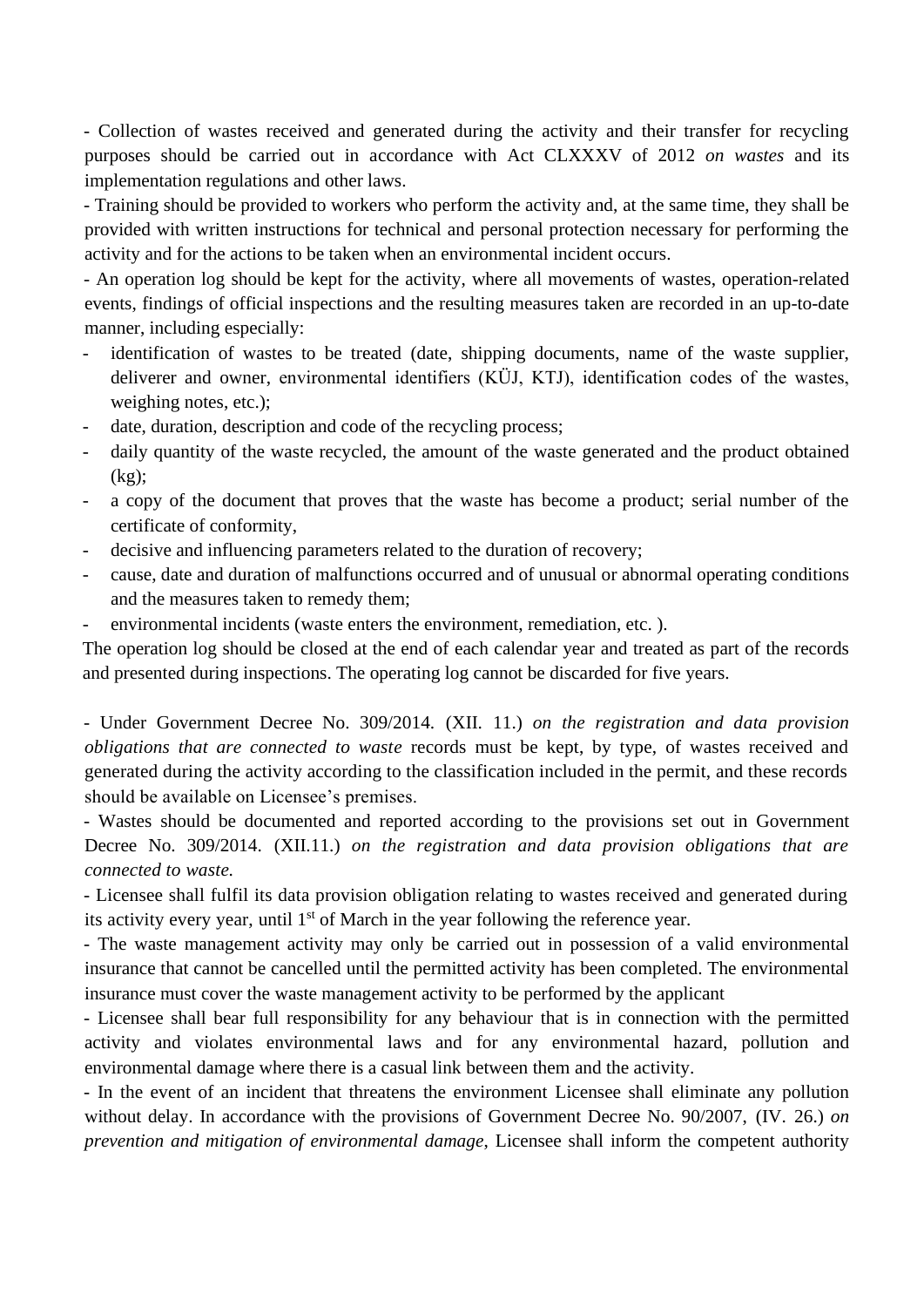about the incident, the scope thereof, the endangered compartments of the environment and the measures taken.

- As long as the waste management activity included in the Decision is carried out, Licensee shall pay annual supervisory fee to the environmental authority until  $28<sup>th</sup>$  of February in the reference year.

If the activity was started during the year, the proportional part of the supervisory fee shall be paid within 30 days after the waste management permit has become final.

b) In its capacity as an authority responsible for public health:

- Applicant should perform the recycling activity in a way that does not endanger health.

- During the recovery activity any severe incident which causes air pollution that exceeds limit values in populated areas should be prevented.

- The recovery activity carried out on the premises must not endanger good conditions of groundwater and geological formations and must not cause any pollution.

- Insect and rodent control should be done on the premises as needed but at least twice a year.

- Wall fountains provided for cleaning on the premises should be equipped with taps combined with non-return valve.

- Chemical safety regulations for substances/preparations used during the activity should be complied with. Activities performed with hazardous substances and mixtures should be reported electronically to the competent district office with territorial responsibility through the Chemical Safety Information System.

- Job-related vaccination should be provided for workers who are exposed to biological hazard.

- Potable water should be ensured to satisfy workers' drinking water demand and for washing hands and for sanitary facilities when they work both inside and outside the premises. For employees working on the premises hand sanitizing liquid soap should be ensured.

2 Requirements specified in authority statement no. 35500/7789-1/2020 ált. of the Disaster Management Official Service (Miskolc) of the Disaster Management Directorate of Borsod-Abaúj-Zemplén County under the direction of the Deputy Director are as follows:

- Efforts should be made to prevent rainwater from becoming contaminated, and contaminants must not enter surface waters and groundwater during the activity.
- Wastes may only be stored in covered or paved areas on the premises.
- Water facilities may only be operated under a valid water rights operation permit.
- Specifications set out in decision no. 2936-1/2007 issued by the water authority with respect to designating the protective area and hydrogeological protective zones of the Waterworks of Tiszaújváros should be observed.
- During the activity provisions set out in Government Decree No. 123/1997. (VII.18.) *on the protection of freshwater stocks and water works for drinking water distribution* should be complied with.
- If any incident that endangers surface water and underwater resources occurs when carrying out the activity, the water authority shall immediately be informed on the incident and the restoration measures taken.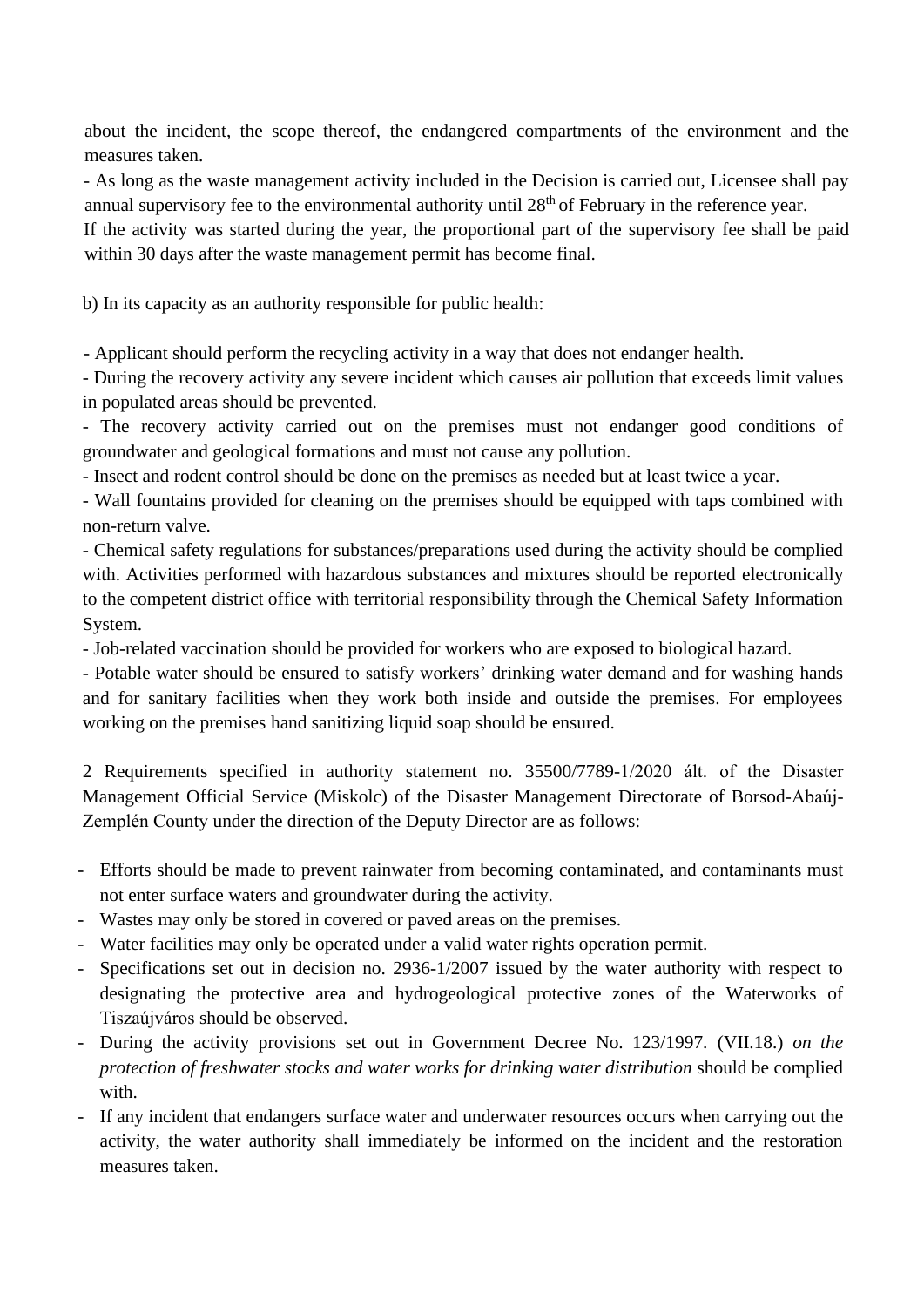IV The application for issuance of the waste management permit was compiled by Pisákné Piskóti Marianna, who is Licensee's employee with relevant professional qualifications.

1 The waste management permit will remain valid until 31 January 2026.

2 The waste management permit does not entitle you to carry out any type of activity other than specified in the permit and does not release you from your obligation to obtain other permits.

3 The waste management permit will be withdrawn ex officio if

- the conditions for granting the permit are no longer met,
- the licensee of the permit discontinues or abandons the permitted waste management activity,
- the waste management activity would lead to endangering, contaminating or harming the environment,

and the waste management permit can be withdrawn ex officio if

- Licensee fails to fulfil its obligations stipulated in the government decree on recording and on data provision obligations related to waste,
- it can be ascertained that the applicant provided incorrect data and this fact has substantively influenced the issuance of the permit,
- the licensee of the permit carries out the activity in a way other than that specified in the Decision,
- the licensee of the permit obstructs the official inspection.

4 When any change occurs in data included in Section II of the operative part or in the technology or there has been a change in the ownership or new information emerges, Licensee shall report any change to the Division of Environmental Protection and Nature Conservation of the Government Office of Borsod-Abaúj-Zemplén County within 15 days.

V My decision becomes final with the notification and no further remedy is available in administrative proceedings. By reason of infringement of the law, an action can be brought against the decision, addressed to the Miskolc District Court but submitted in writing in triplicate or, in case of those obliged to communicate electronically, electronically to the Government Office of Borsod-Abaúj-Zemplén County within 30 days of notification.

Filing a statement of claim shall not have suspensive effect on the entry into force of the Decision but the court may order a partial or full suspensive effect.

If neither party requests to hold a hearing and the court does not seem it necessary either, the court will pass a decision without holding a hearing.

#### REASONING

In its application submitted to the Division of Environmental Protection and Nature Conservation of the Government Office of Borsod-Abaúj-Zemplén County on 8 December 2020 ReMat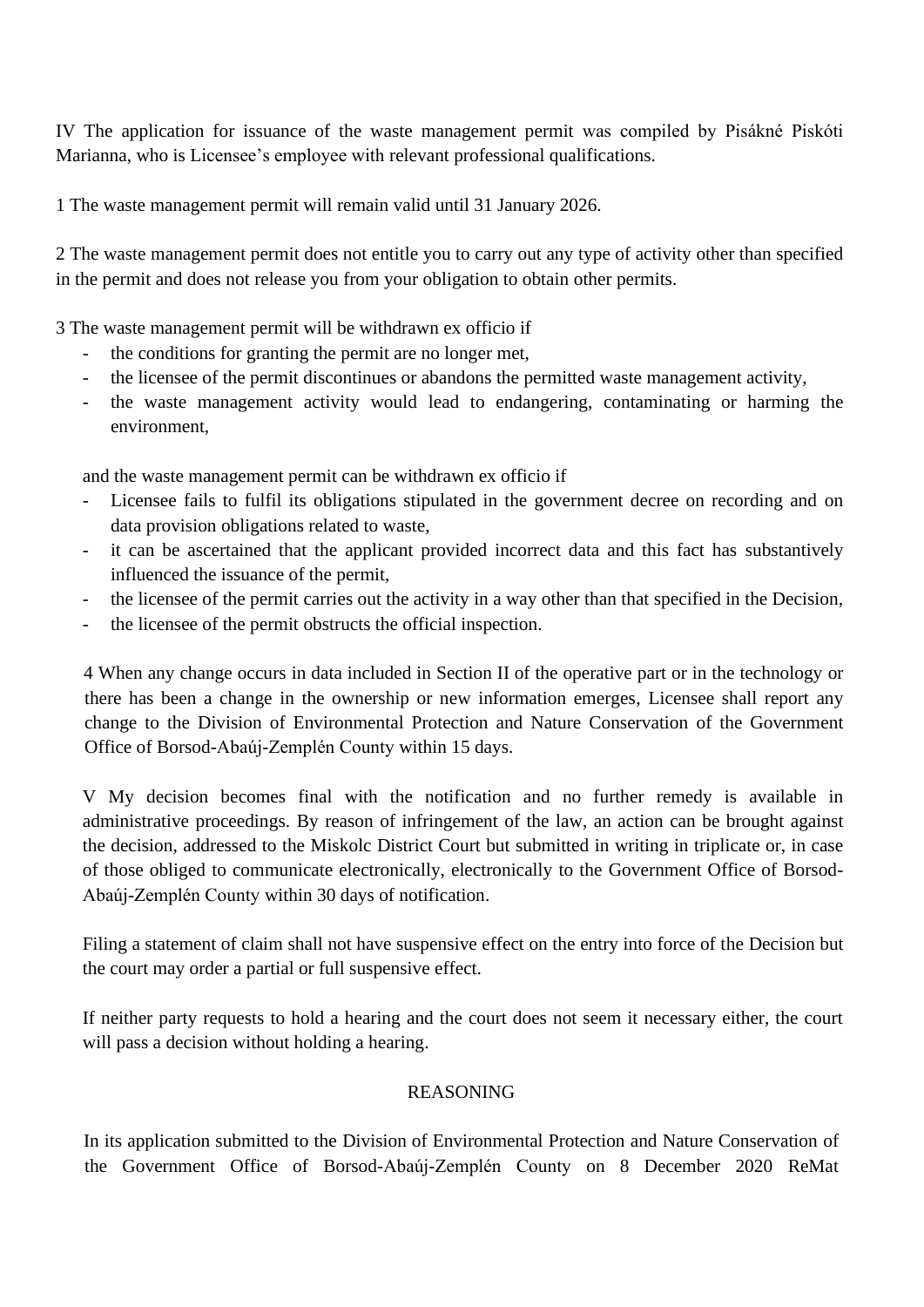Hulladékhasznosító Zrt. (3580 Tiszaújváros, TVK Ipartelep) requested for a permit to collect and recycle non-hazardous wastes.

After examination of the application I have ascertained that, pursuant to Sections 4.6, and 7 of Annex 1 of FM Decree No. 14/2015. (Ill. 31.) *on administrative service fees for environmental protection and nature protection procedures,* the procedure is subject to an administrative service fee amounting to HUF 590,000 that is five hundred and ninety thousand forints and the client has paid the fee in full.

The application, among others, contains identification data of the Licensee and its premises, a description of the activity that is important from technical and environmental protection point of view, types and quantities of wastes intended to recycle, personnel, equipment and public health conditions that are required for carrying out the activity, the material balance of the treatment, critical control points in the treatment process and a description of the technical and environmental characteristics of the treatment technology.

The capacity included in the application exceeds the capacity of 10 tons/day specified in Point 104) of Annex No. 3 of Government Decree No. 314/2005. (XII. 25.) *regarding the procedures of environmental impact assessment and the single procedure of authorization of utilization of the environment* therefore the Licensee is required to conduct a preliminary examination. Based on the preliminary examination procedure approved by decision no. 14518-11/2013 there is no need to carry out an environmental impact assessment for the activity. Both the technology and the quantity included in the permitted activity are identical with data that have been considered during the preliminary impact assessment and are included in permit no. BO/16/17709-8/2016 issued on the basis of that preliminary impact assessment.

The application, among others, contains the following documents submitted as annexes:

- copies of documents proving eligibility of the expert who compiled the application;
- decision no. 3316/2003 modified by Decision no. 5427/2006 on registration of Licensee's premises at 3580 Tiszaújváros, TVK Ipartelep by the Town Clerk of Tiszaújváros;
- declaration on compliance with technical, financial and personnel requirements;
- Licensee's disaster management plan for the premises;
- a copy of Licensee's environmental insurance policy extended to pollution liability coverage;
- the decision approving Operating Regulations for the waste storage facility;
- a tax certificate proving that Licensee has no unpaid public debts;
- declarations made according to Section 11 of Government Decree No. 439/2012. (XII. 29.) *on the registration and authorization of waste management activities;*
- a declaration that the company has considered the possibility of employing groups which are disadvantaged in the labour market;

Pursuant to Paragraph (2) of Section 12 and Paragraph (2) of Section 15 of Act CLXXXV of 2012 *on wastes* and considering Points 17, 17a and 20 of Paragraph (1) of Section 2 of the Waste Act and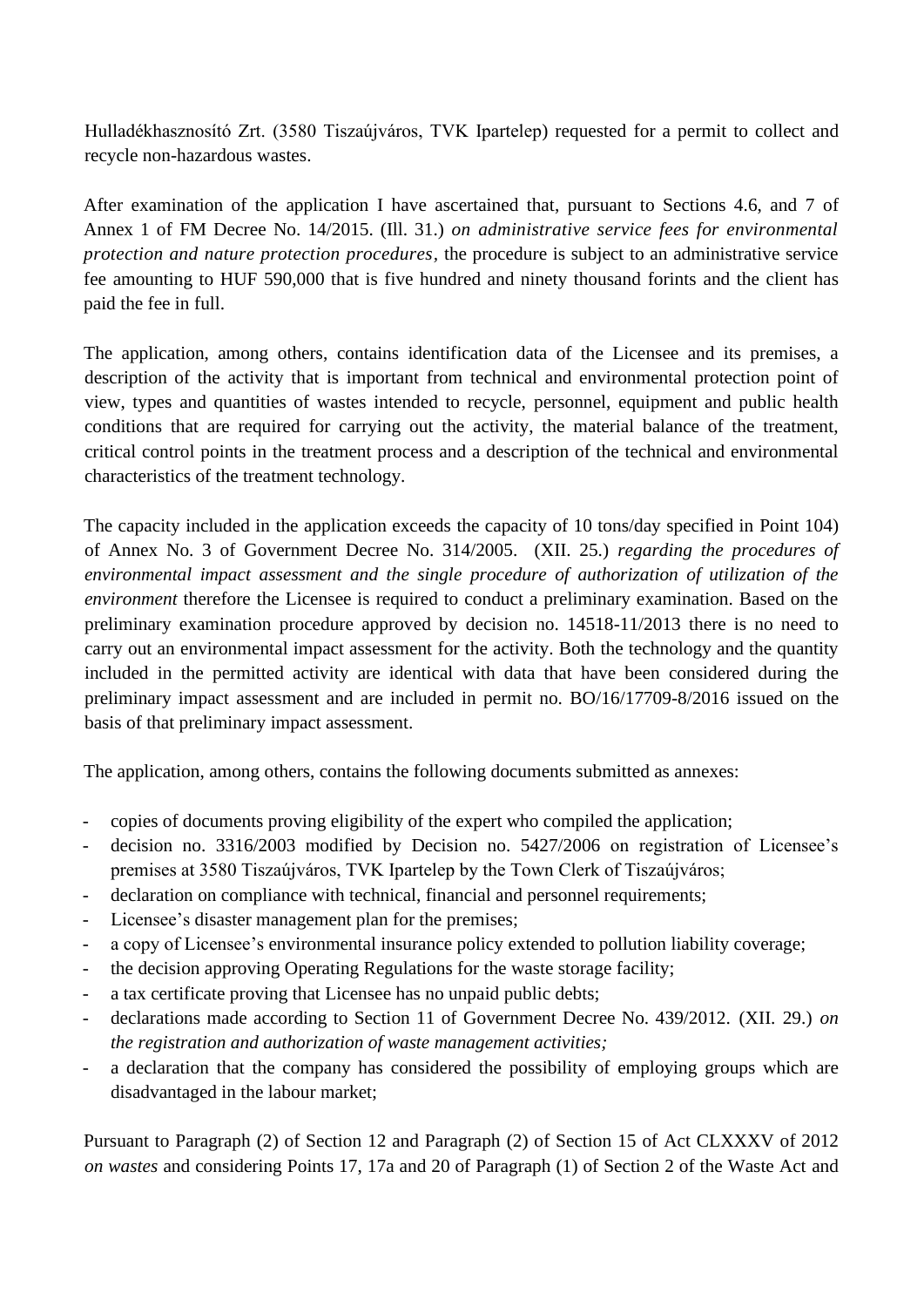within the meaning of Paragraph (2) of Section 12 and Paragraph (2) of Section 15 of the same act, non-hazardous waste collection and recycling activities included in the application require a waste management permit issued by the environmental authority.

During the procedure, considering that Paragraph (1) of Section 1 and Points 57 and 58 of Table 19 of annex No. 1 of Government Decree No. 531/2017. (XII. 29.) *on designation of authorities acting on the ground of imperative reasons on the basis of certain public interests* require to obtain a binding position, I have disregarded the rules of summary proceedings and I followed the rules of the entire procedure in assessing the application.

In accordance with Paragraph (2) of Section 43 of Act CL of 2016 *on general public administration procedures* (hereinafter GPAP) in document no. BO/32/05655-4/2020 I have informed the applicant about this fact.

According to Annex No. 8 of Government Decree No. 71/2015 (III.30.) *on the appointment of public administrative authorities of environmental and nature protection,* public health is a professional issue to be examined in the licensing procedure launched by the environmental authority to grant permit to collect and recycle non-hazardous wastes.

In the light of the foregoing, in note no. BO/32/05655-2/2020 dated 11 December 2011 I requested the Public Health Division of the Government Office of Borsod-Abaúj-Zemplén County to give their professional opinion on public health issues.

In its professional opinion no. BO/NEF/2031-2/2021 the Public Health Division of the Government Office of Borsod-Abaúj-Zemplén County has not raised any objection, from public health point of view, to the issuance of the waste management permit. The requirements specified by the Decision are included in Section III.1.b of the operative part.

The requirements of the Division are based on the following laws:

"Requirements for protecting the environment and human health and reducing environmental load included in Act CLXXXV of 2012 *on wastes*. Section 4 of Government Decree No. 306/2010 (XII.23.) *on the protection of the air* sets out requirements for protecting quality of the ambient air. Provisions of EMMI Decree 13/2017 (IV.12.) *on public health requirements related to wastes that fall within the scope of public waste management services* specify public health and epidemiological requirements to be met during the activity.

Provisions set out in Pont c) of Section 8 of Government Decree No. 219/2004. (VII.21.) *on the protection of groundwater* and in Section 10 and in Paragraph (1) of Section 14 of Government Decree No. 123/1997. (VII.18.) *on the protection of freshwater stocks and water works for drinking water distribution* as well as in Point a) and b) of Paragraph (1) of Section 1 of KvVM-EüM-FVM Joint Decree No. 6/2009. (IV.14.) *on limits required for the protection of groundwater and geological formation against contamination and measuring contaminations* provide for protection of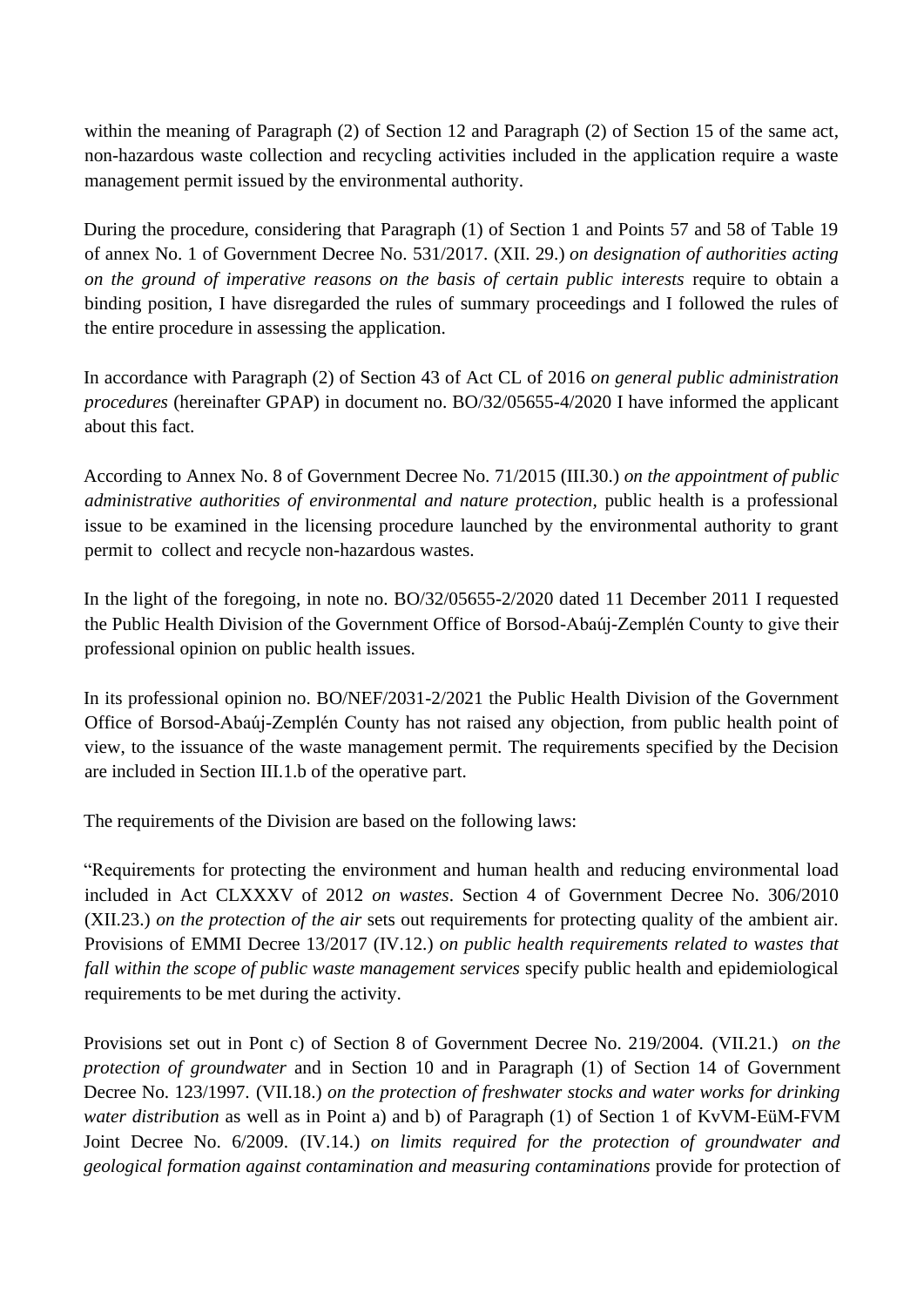the quality of groundwater and water to be extracted and for activities to be carried out in protection areas and hydrogeological protective zones*.* Requirement for collecting and treating hazardous wastes are stipulated in Section 3 of Government Decree No. 225/2015. (VIII.7.) *on detailed rules for certain activities related to hazardous waste.* 

Under Point 4.01.89 of KvVM Decree No. 24/2007 (VII.3.) *on Water Safety Regulations* flush water pipes may only be connected to the public water supply network through an interrupter and a backflow prevention valve.

Regular insect and rodent control should be done to cover Points f), g), h), i) and j) of Paragraph (2) of Section 36 of NM Decree No. 18/1998 (VI.3.) *on disease control measures required to prevent infectious diseases and epidemics,* under Paragraph (2) of Section 39 and in accordance with the provisions set out in Annex No. 4. Paragraph (1) of Section 9 of NM Decree No. 18/1998.(VI.3.) of the same Decree provides for assessment of employees exposed to biological risks and vaccination for workers who are exposed to hazards.

Under Paragraph (1) of Section 99 of Government Decree No. 253/1997. (XII. 20.) *on national settlement planning and construction requirements* "Buildings and areas intended for working or performing open-air activities (including cemeteries, roadside rest stops, outdoor workplaces, designated camping areas) should be planned, implemented and maintained so that toilets and sanitary facilities which are suitable for the purpose intended are ensured".

During the procedure in decision no. BO/32/05655-3/2020 dated 11 December 2020 I requested the Disaster Management Official Service (Miskolc) of the Disaster Management Directorate of Borsod-Abaúj-Zemplén County under the direction of the Deputy Director which is involved in the case as a specialised authority, and the Office has granted its consent under no. 35500/10586-1/2020 with provisos. The requirements of the Office are included in Section III.2 of the operative part.

Their authority statement is justified by the following:

"ReMat Hulladékhasznosító Zrt., Tiszaújváros, TVK Ipartelep (topographical lot numbers: 2096/3, 2096/8, 2038) collects and recycles non-hazardous wastes on it premises.

Water requirement for the technology is satisfied from the industrial water network of Petrolkémia Zrt.

ReMat operates a pre-treatment system to treat the wastewater generated. The wastewater generated is conveyed by a water lift pump to the water treatment plant of Petrolkémia Zrt. through a pressure pipe. The water authority issued water rights operation permit no. 1433-1/2012 modified by decisions no. 35500/2526-2/2020 ált. and no. 35500/12299-4/2015 ált. for discharging the wastewater of ReMat Zrt. and for its wastewater pre-treatment technology. Rainwater is discharged into a gully.

According to our records, the area affected by the activity does not border any high water river and riparian zone but the property with TLN Tiszaújváros 2038 is situated in hydrogeological protective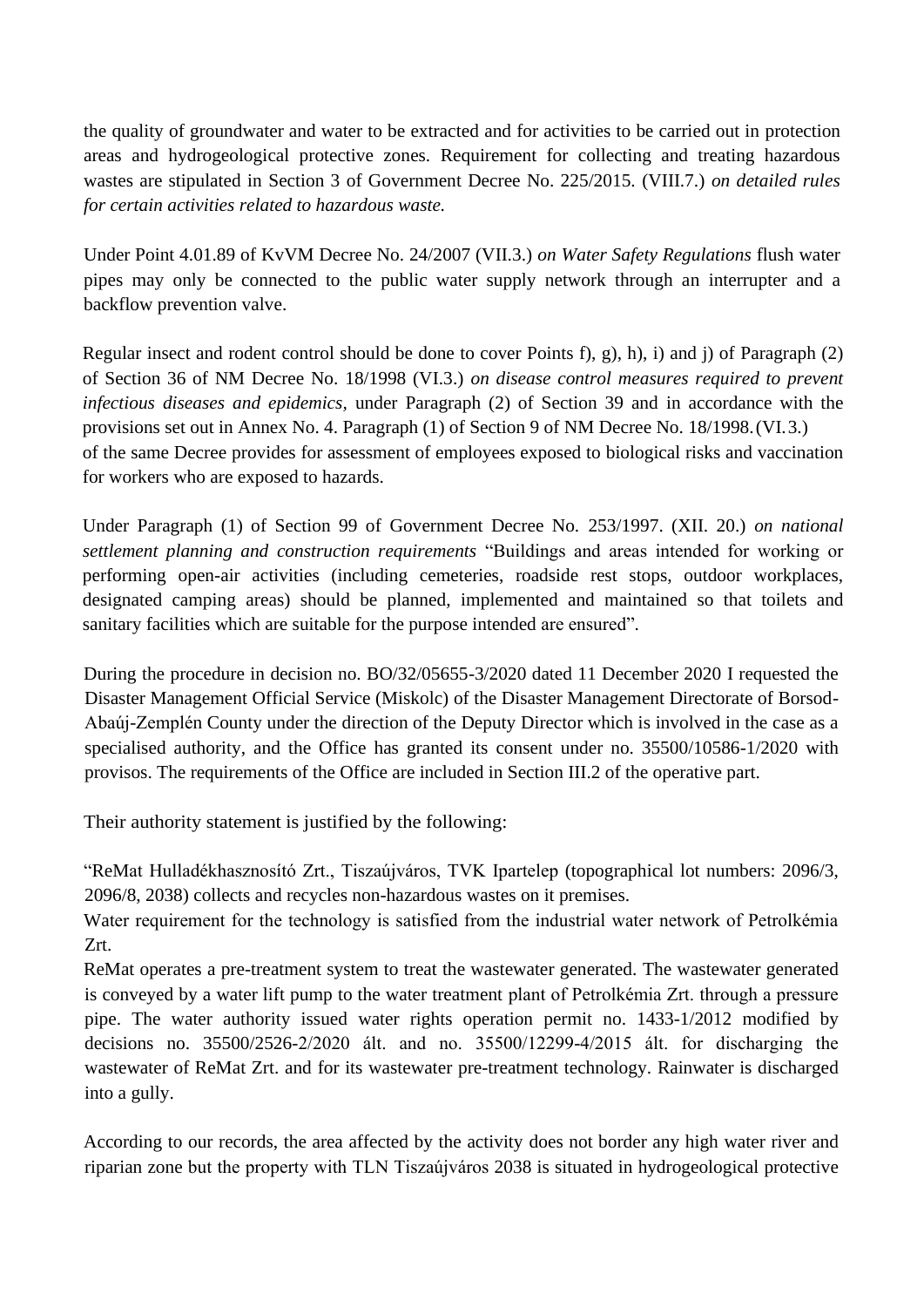zone "B" of the Waterworks of Tiszaújváros, delimited by decision no. 2936-1/2007 issued by the water authority.

According to KvVM Decree No. 27/2004 (XII.25.) *on classification of settlements in areas which are sensitive with regard to the condition of surface waters* the area of Tiszaújváros belongs to protection category of "highly sensitive" with regard to quality of surface waters.

As regards professional issues falling within the scope of our competence, the consent of the specialised authority can be granted provided that our requirements are met

The requirements specified by me are based on Government Decree No. 72/1996. (V.2.) *on the rules for protection of surface water,* Government Decree No. 220/2004. (VII. 21.) *on the rules for protection of surface waters,* Government Decree No. 219/2004. (VII. 21.) *on the protection of groundwater* and Government Decree No. 123/1997. (VII.18.) *on the protection of freshwater stocks and water works for drinking water distribution."*

The application submitted and its additions meet the substantial requirements set out in Paragraph (1) of Section 7 and Paragraph (1) of Section 9 of Government Decree No. 439/2012. (XII. 29.) *on the registration and authorization of waste management activities.*

As regards requirements for waste management, I have established that according to the content of the application and documents attached thereto the applicant can provide the personnel and equipment required for safe collection and recycling of wastes from an environmental point of view.

In terms of protection of geological formation I have established the following facts:

In the case at issue, provided that the requirements are complied with, no significant environmental impact is expected in terms of the protection of the geological formation. On the basis of the documents submitted, licensing collection and recycling of non-hazardous wastes on the premises of ReMat Zrt. located at Tiszaújváros, TVK Ipartelep, topographical lot numbers: 2096/3, 2096/8, 2038 does not compromise protection of the geological formation

In terms of air quality protection I have established the following facts:

The purpose of the activity concerned is to produce plastic raw materials by recycling the highest possible proportion of plastic wastes.

Licensee possesses a 55 kW Termomax Inka type boiler and a 45 kW Termoteka type spare boiler. There is no air pollution point source or diffuse air pollution source subject to announcement on the premises. A diesel vehicle is used for transport and gas powered forklifts for material handling.

After examination of the application submitted, I have specified my requirements for air quality protection in accordance with Decree No. 306/2010 (XII.23.) *on the protection of the air.* 

In terms of noise protection I have established the following facts: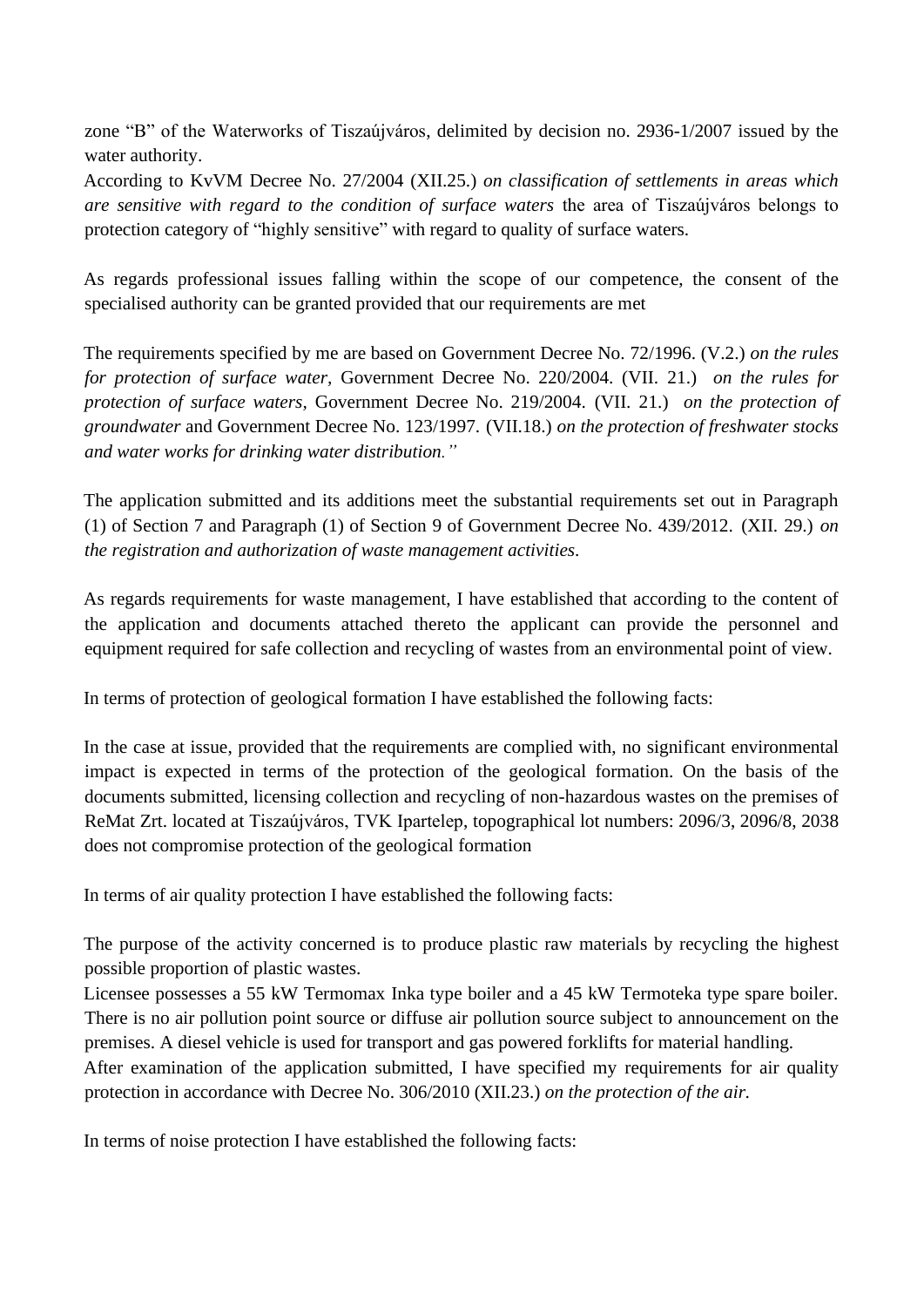The site concerned is situated at the business and industrial area of Tiszaújváros, in TVK Industrial Park. The distance between the site and nearest properties to be protected is approximately 1,400 m.

| Type of the machine   | Capacity of the raw material processing | Operating | Capacity    |
|-----------------------|-----------------------------------------|-----------|-------------|
|                       | equipment                               | hours     | (tons/year) |
|                       | (kg/h)                                  | (h)       |             |
| Erema-120             | 800                                     | 7,800     | 6,240       |
| regranulating machine |                                         |           |             |
| Erema-140             | 900                                     | 7,800     | 7,020       |
| regranulating machine |                                         |           |             |
| Intarema 1512 TVE     | 900                                     | 7,800     | 7,020       |
| Plus                  |                                         |           |             |
| Steinert              | 3,500                                   | 7,800     | 27,300      |
| sorting system        |                                         |           |             |
| ZERMA grinder         | 1,500                                   | 6,200     | 9,300       |
| ZERMA grinder         | 2,000                                   | 8,000     | 16,000      |
| <b>UNTHA</b> grinder  | 500                                     | 6,200     | 3,100       |
| <b>AMIS-ZERMA</b>     | 1,000                                   | 7,800     | 7,800       |
| grinder/washer/dryer  |                                         |           |             |
| <b>AMIS-ZERMA</b>     | 500                                     |           | 3,900       |
| grinder/washer/dryer  |                                         |           |             |
| <b>AMIS-ZERMA</b>     | 500                                     |           | 3,900       |
| grinder/washer/dryer  |                                         |           |             |
| <b>AMIS-ZERMA</b>     | 800                                     | 7,800     | 6,240       |
| grinder/washer/dryer  |                                         |           |             |
|                       |                                         | 7,800     |             |

The dominant noise sources of the premises are as follows:

The sound power levels of the noise sources listed above and their noise emissions are negligible at the property to be protected and cannot be separated from the background noise.

Transports for the activity do not cause significant increase in noise pollution at nearby roads. The transport on public road causes a change smaller than 3dB in the vicinity of connected public roads, which means that an impact area cannot be designated according to Paragraph (1) of Section 7 of Government Decree No. 284/2007 (X.29.).

There is no building to be protected in the impact area involved in noise protection. Establishment of noise emission limit values is not justified.

Under Government Decree No. 284/2007 (X.29.). the issuance of the waste management permit does interfere with noise protection and significant environmental impact is not expected.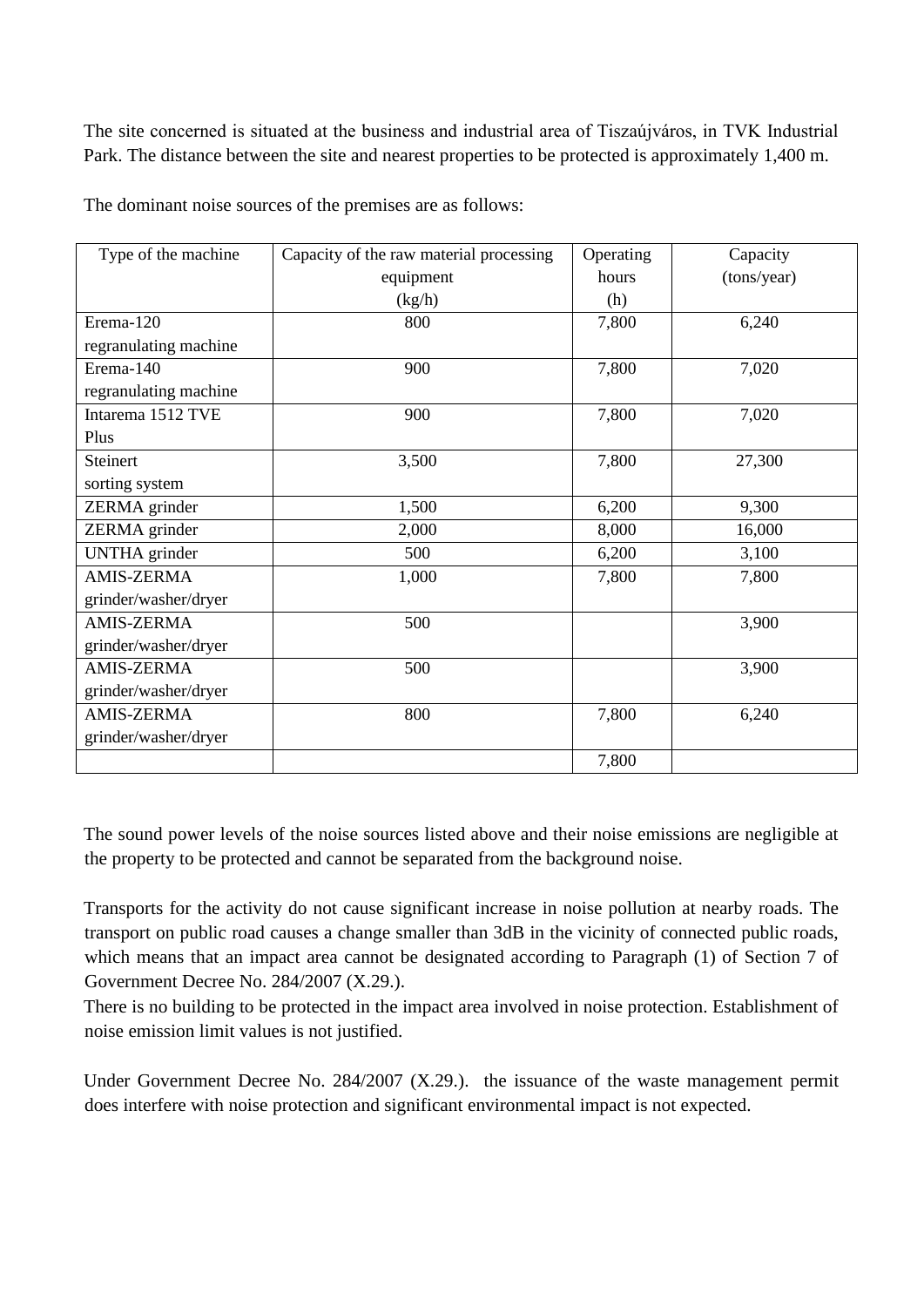On the basis of the above, I have established that if the provisions of the Waste Act, its implementing regulations and other applicable laws and of this Decision are complied with, collection and recycling of non-hazardous wastes carried out by the Licensee does not interfere with the interests of environmental protection therefore I have granted the waste management permit to Licensee.

I have revised permit no. BO/32/00654-2/2021 and established that an incorrect Central Statistical Office identification code is included in Section II.1 which shows Licensee's data.

Pursuant to Paragraph (1) of Section 90 of GPAP if in the decision there is a clerical error or a calculation error which does not affect the substance of the case the authority will rectify the decision.

Considering the above, I have rectified the Decision as shown in the operative part and consolidated it according to Paragraph (1) of Section 90 of GPAP.

I have determined the term of the Decision according to the legislation in force.

I draw Licensee's attention to the fact that the permit will not release Licensee from its obligations stipulated in the Waste Act and its implementing regulations.

I would also like to remind the Licensee that the permit can be withdrawn during its term if environmental laws and official regulations relating to the permit are violated.

I passed the Decision in my sphere of authority provided by Paragraph (1) of Section 8/A and Paragraph (2) of Section 9 of Government Decree No. 71/2015 (III.30.) *on the appointment of public administrative authorities of environmental and nature protection,* under Paragraph (2) of Section 12 and Paragraph (2) of Section 15 of the Waste Act, pursuant to Paragraph (1) of Section 80, Paragraphs (1) and (4) of Section 81 and Paragraph (1) of Section of 90 of GPAP.

I have determined the cost of the procedure (the amount of the administrative service fee) set forth in Section 124 of GPAP in accordance with Points 4.6 and 7 of Appendix No. 1 of FM Decree No. 14/2015. (Ill. 31.) *on administrative service fees for environmental protection and nature protection procedures* and designated the cost bearer in accordance with Paragraph (3) of Section 7 of the Decree.

I provided information on possible legal remedy against the Decision and on filing a statement of claim by considering the following legal provisions:

- Paragraph (1) of Section 114 of GPAP,
- Paragraph (1) of Section 21 of Act CLXI of 2012 *on the organization and direction of courts*,
- Section 3/A of XLXXXIV of 2010 *on the names and head offices of courts and the designation of their territorial jurisdiction*,